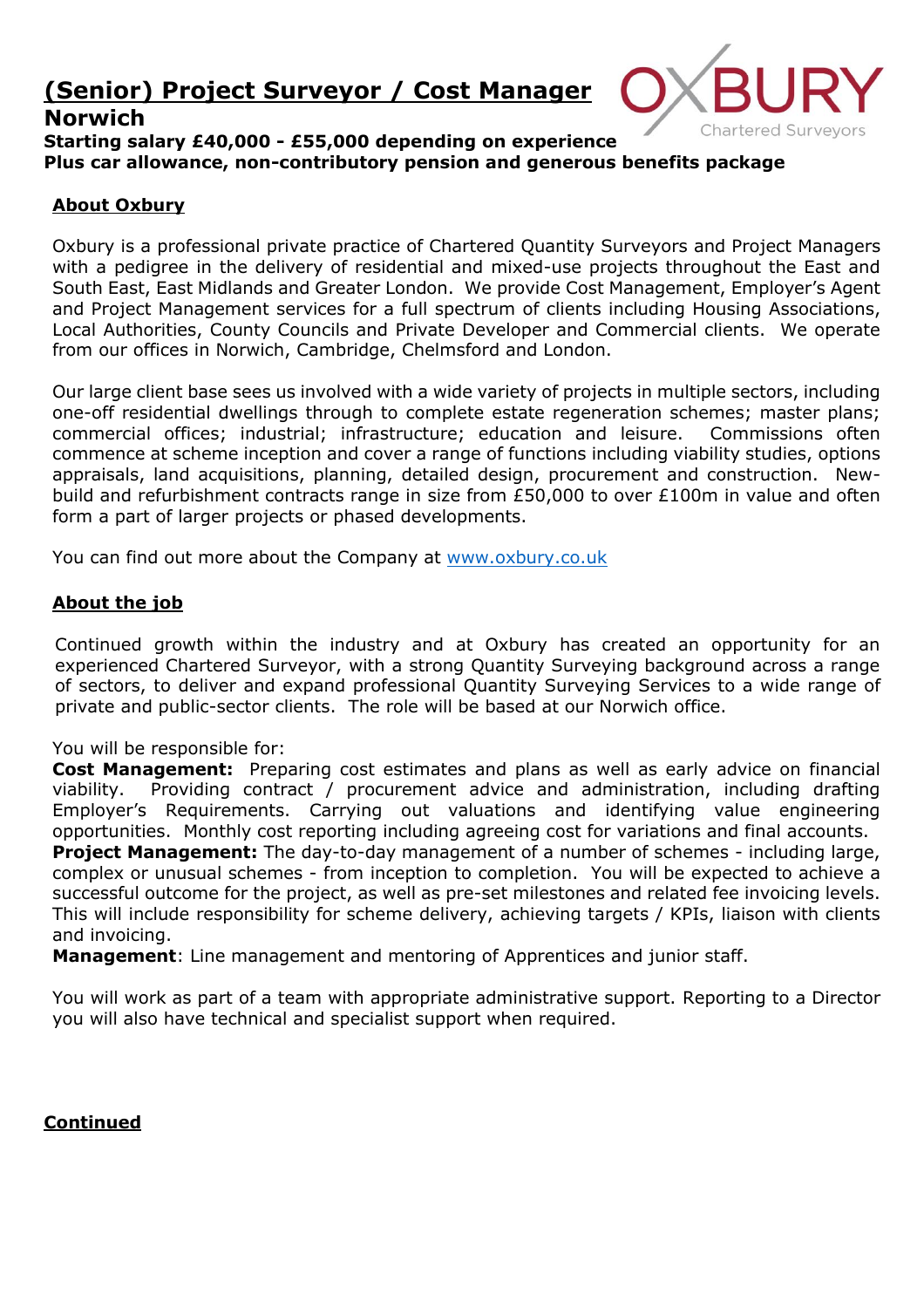# **(Senior) Project Surveyor / Cost Manager**





# **Starting salary £40,000 - £55,000 depending on experience Plus car allowance, non-contributory pension and generous benefits package**

# **About You**

For your application to be successful you must be able to meet all the essential requirements listed below. The strongest applications will also be able to show that they meet some of the desirable requirements for the role.

| <b>Criteria</b>           | <b>Essential Requirements</b>                                                                                               | <b>Desirable Requirements</b>                                                        |
|---------------------------|-----------------------------------------------------------------------------------------------------------------------------|--------------------------------------------------------------------------------------|
| Qualifications            | MRICS / CIOB / APM qualified (or equivalent level)<br>experience)                                                           | Member of the Association<br>of Project Safety                                       |
|                           |                                                                                                                             | Current CSCS card holder.                                                            |
| Experience /<br>Knowledge | Experience of cost management and reporting.                                                                                | Experience of line<br>managing / mentoring<br>staff.                                 |
|                           | Experience of traditional contracts (with and<br>without quantities)                                                        |                                                                                      |
|                           | Experience of traditional, Design and Build, and<br>NEC procurement and contract administration.                            |                                                                                      |
|                           | Experience of providing early advice and liaison<br>with clients.                                                           |                                                                                      |
|                           | Experience across a broad range of sectors.                                                                                 |                                                                                      |
| Skills and<br>aptitudes   | Capable of working autonomously and managing<br>own time in order to meet deadlines and targets.                            | Actively involved in local<br>property related events and<br>continuous professional |
|                           | Client focused.                                                                                                             | development.                                                                         |
|                           | Professional demeanor.                                                                                                      |                                                                                      |
|                           | Confident verbal communication and diplomacy<br>in a variety of situations.                                                 |                                                                                      |
|                           | Able to quickly build new business relationships<br>and develop potential opportunities.                                    |                                                                                      |
|                           | Computer literate.                                                                                                          |                                                                                      |
| Other<br>Requirements     | Capable of moving around a construction site<br>(eg rough / muddy ground, climbing ladders,<br>stepping over low walls etc) |                                                                                      |
|                           | Valid UK driving licence (many projects are rural<br>and not accessible by public transport)                                |                                                                                      |
|                           | Committed to ongoing professional training and<br>development.                                                              |                                                                                      |